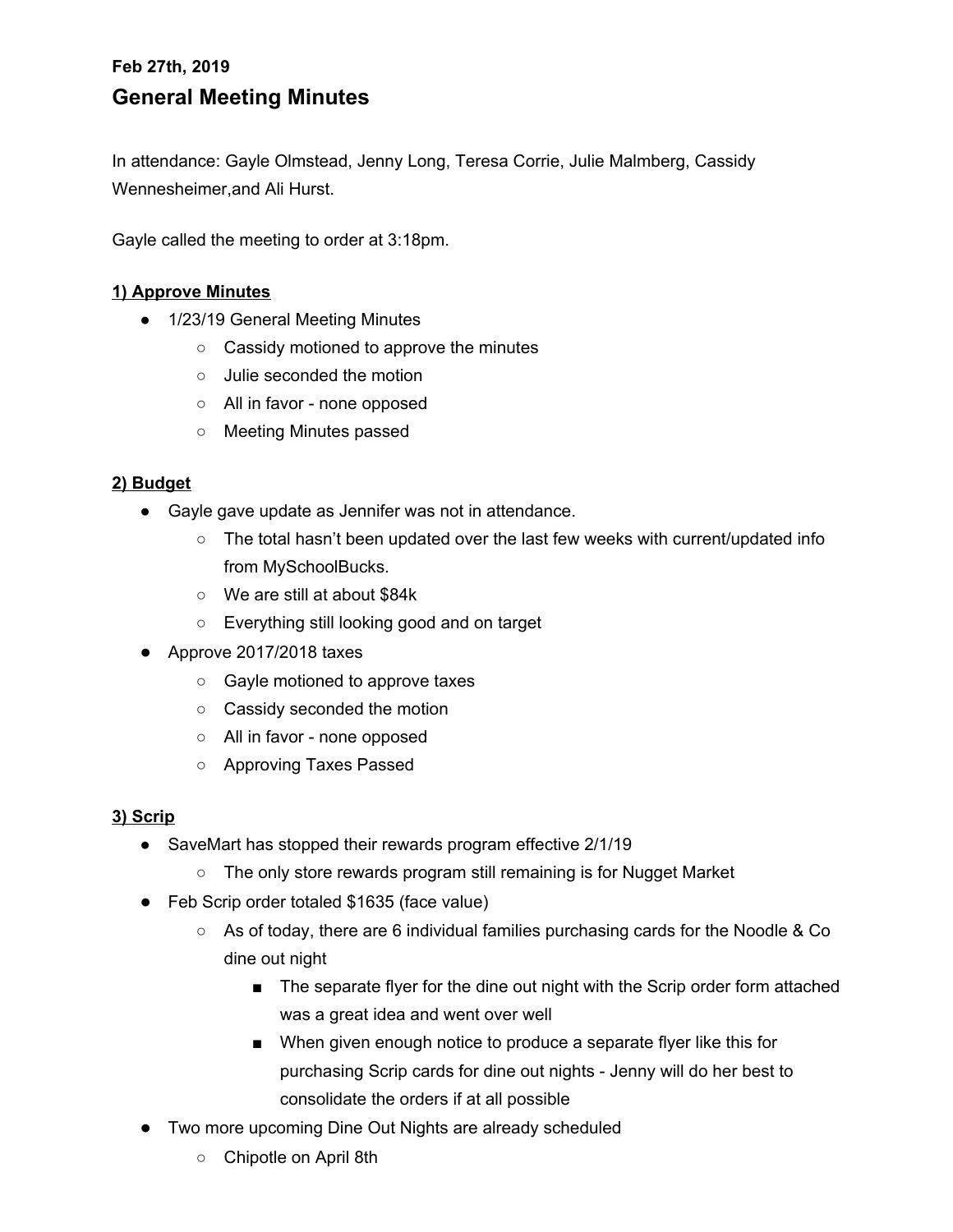○ Blaze Pizza on May 28th

#### **4) Box Tops**

• Due 3/1... Julie will have them postmarked and submitted by then

#### **5) Dine Out Night - March**

- March 7th from 4pm to 8pm @ Noodle & Co. in Rocklin off Sierra College Blvd
	- Noodle & Co will give us 25% back
		- We must mention or bring in the flyer in order for the school to get the 25%
	- No flyer needed
	- 25% back will be on all sales from 4 to 8 that evening

## **6) Open Board Positions**

- All three positions will be open effective July 1st, 2019
	- Fundraising/Script (Jenny is not returning)
	- Treasurer (Jen is not returning)
	- Secretary (Heidi is not returning)
- Nominations need to be made at the March General Meeting
- Election will happen at the April General Meeting
- Karen Allen had Student Council create a few posters advertising the open positions

#### **7) Community Outreach**

- Roller King Tomorrow
	- Good to go, per Cassidy
	- 99 tickets sold as of today
		- We are currently earning \$2 per ticket
		- If we sell 101 tickets we will earn \$3 per ticket
	- Cassidy will need a check to pay Roller King at event Gayle will check on signers availability
	- $\circ$  Cassidy will send a request to Sheri asking a final email be sent out advertising the night
	- MySchoolBucks will stop selling tickets online at 3pm day of event
	- $\circ$  Tickets will be sold at the door from 6pm-7pm (cash or check only)
- Teacher Update
	- $\circ$  Cassidy updated teachers on what the PTO is doing and reminded them they have funds in their accounts
- Teresa has offered to create a flyer for the Primary Academy and Upper Academy advertising when PTO beings are being held